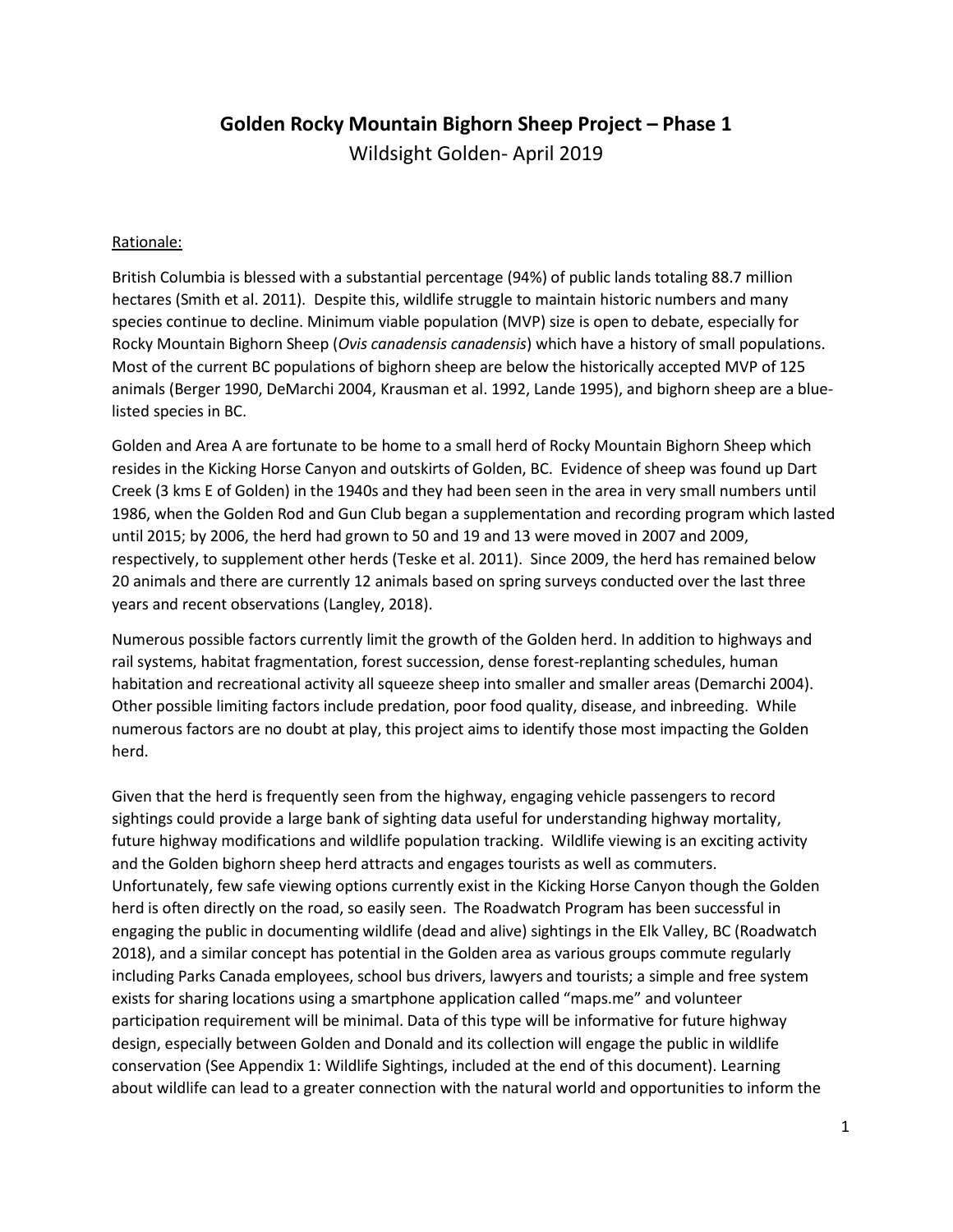public and school children about wildlife ecology and protection are valuable for all involved.

Health of herd members influences herd viability and reproductive success rates (Cahn et al. 2011). Health can be measured by analysis of feces for parasite loads, stress level indicators and pregnancy (George et al. 2009, Schoenecker et al. 2004) and inbreeding. Fortunately, the Golden herd is well situated for avoidance of contact with domestic sheep from which they can catch respiratory infections (Decesare and Pletscher 2006, Poole et al. 2016) which are the greatest disease concern (Almberg et al. 2018). Cortisol levels are linked to stress responses in bighorn sheep and can also be measured from fecal samples (Miller et al. 1991, Coburn et. al, 2010) to inform about general health.

Little is known about movement of Rocky Mountain Bighorn Sheep between populations in mountainous areas and the genetic relationship of the Golden population to nearby populations is not yet known. Fecal samples will inform about genetic inbreeding and connections with other herds (Whittacker et al. 2004). Male sheep are particularly prone to foray (O'Brien et al. 2014) which may serve to introduce genetic diversity into the herd but the relative isolation of the Golden herd could restrict population exchange.

Unlike most sheep herds, the Golden herd has the pressures of the TransCanada Highway #1 and the railroad, both occupying a large portion of the known current home range and heavily trafficked year round. Vehicle collisions were found to be the main source of mortality for ewes (46% of mortalities) in Colorado (Huzer 2015) and Keller and Bender (2007) found that sheep avoided habitat in proximity to vehicles. Highway accidents in the Kicking Horse Canyon are also a significant source of mortality for both the Golden herd (2 or more adult ewes were killed during summer 2018 (M. Nickle, pers. comm.)) and the Radium herd (Dibb 2011). Demarchi (2004) noted that: "roads and railways (e.g., Highway 97 in Vaseux, Canadian Pacific Railway, Highway #1 at Spences Bridge, Highway #3, and the highway from Radium through Kootenay National Park) occupy habitat, dissect migration routes, and result in direct mortality. Salt used for road maintenance can attract and hold sheep in highway corridors. In some cases, significant numbers of adults have been lost in single seasons."

Phase 4 of the Ministry of Transportation project to twin the TransCanada Highway #1 is planned to commence construction in early winter, 2020. With this work comes the opportunity to learn more about the Rocky Mountain Bighorn Sheep that reside in the Kicking Horse Canyon and how the herd will react to this major development in the midst of their home range. This is also an ideal opportunity to ensure that structures are built that allow sheep and other wildlife to continue to use the area without gaining access to the TransCanada Highway #1 (Huijser et al. 2008) as they currently do.

Based on diet analysis from feces plus habitat quality and use analysis, improving habitat quality, particularly winter range, could provide life-sustaining resources for the Golden herd (Demarchi 2004, Dibb 2011). Many sheep populations have distinct home ranges for winter and summer plus specific lambing sites to which they show high fidelity (Festa-Bianchet 1986, Poole 2013). The Golden herd uses a small area intensively as they use the same general area in both spring and winter; more data is needed to better define seasonal home range areas as well as to identify lambing sites. Infrared technology has proven useful in detecting wildlife (Blackwell et al. 2006, Cilulko et al. 2013) and the Kicking Horse Canyon would be a worthwhile location in which to test this technology.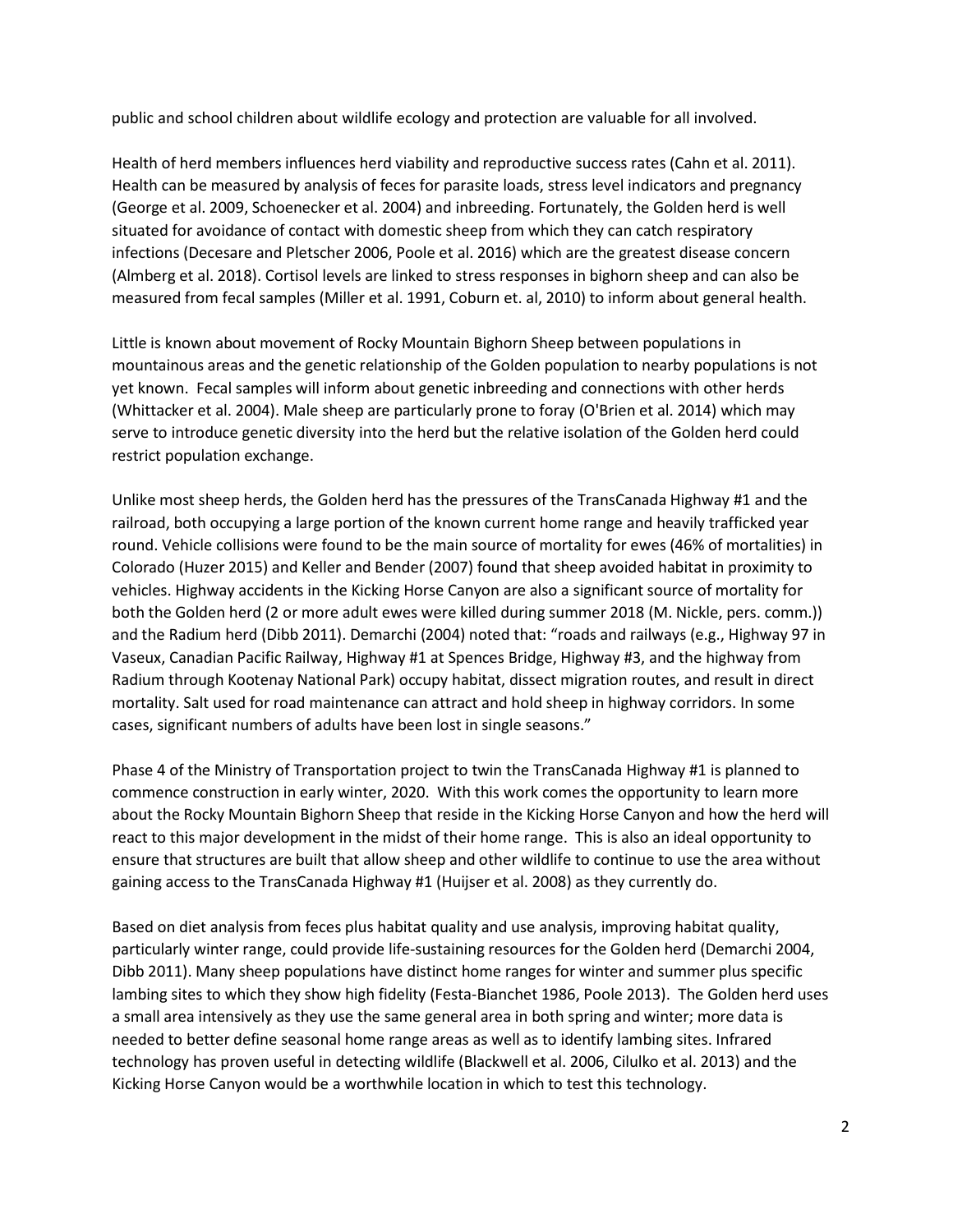Work done by the Ministry of Transportation in 2009 identified sheep lambing sites and more recent sightings concur with the 2009 finding. Sheep exhibit very high site fidelity to lambing sites (Festa-Bianchet 1986, Geist 1970, Poole et al. 2016, Shackleton et al. 1999) such that minimizing disturbance during lambing season (last 2 weeks of May- $1<sup>st</sup>$  week of June) becomes especially important. Other bighorn sheep have shown a preference for relatively flat spaces within rugged terrain, areas that were close to perennial streams, south and west facing slopes, and against anthropogenic disturbance (Smith et al. 2015).

Possible areas for habitat restoration have been identified (Klafki and Pezderic 2005) and several Ministry of Transport studies have identified suitable habitat in the canyon; further work is needed to determine the best approach and location for habitat improvements. Success has been achieved with restored areas adjacent to existing home ranges and modelling tools can be used to predict the most suitable locations for enhanced sheep habitat (Dibb 2011). Enhanced habitat could keep sheep away from the highway corridor and thereby reduce chances of highway mortality.

### Objectives:

- 1. Engage highway user groups and tourist to share wildlife sighting along Hwy 1 between the 5 mile bridge, Donald and Radium and increase local knowledge and engagement with bighorn sheep and other local wildlife.
- 2. Develop baseline herd health data from fecal analysis based on degree of inbreeding, stress hormone levels, pregnancy status, parasite loads and diet quality.
- 3. Determine the extent of genetic interchange between Golden herd and other area herds, for which genetic data already exists.
- 4. Evaluate lambing success.
- 5. Identify seasonal ranges and critical habitats (including lambing areas).
- 6. Assess current range quality and use levels and characterize habitat features.
- 7. Determine most effective habitat enhancement sites.

### Study Area:

The study area extends from the eastern outskirts of Golden, BC, east along the TransCanada Highway for 7 kms, south of the highway to the Kicking Horse River and north of the highway for 500m. The area is primarily classified as Kootenay Dry Mild Interior Douglas-fir Variant (IDFdm2) which is located along valley bottoms and lower slopes of the Rocky Mountain Trench south of the Blaeberry River, and valley bottoms of major tributary valleys such as the Spillimacheen, Kootenay, Finlay, St. Mary, and Wigwam (Braumandl & Curran 1992). The TransCanada Highway #1 bisects the length of the study area.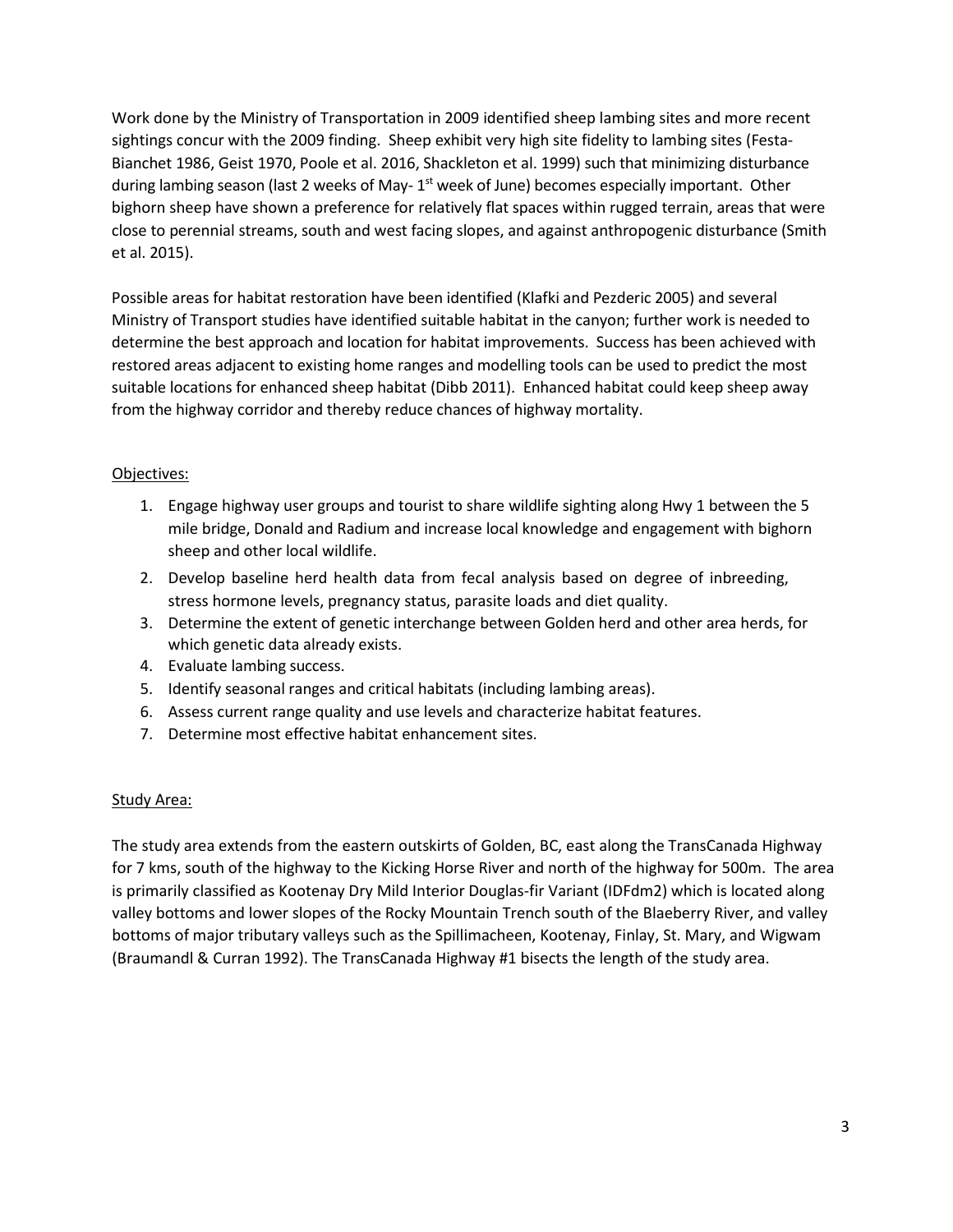#### Methods:

Community members who regularly commute East or West on the TransCanada Hwy #1 , as well as tourists and other interested community members, will be approached and asked to observe and document wildlife (alive and dead) sightings on the highway. They will be provided with instructions for location and details sharing and asked to email location data and details for data entry and analysis (See Appendix 1: Wildlife Sightings, included at the end of this document). Educational sessions about Rocky Mountain Bighorn Sheep will be offered at schools and to the public. Community members, and especially youth, will be have opportunities and be encouraged to learn about ungulates in our area.

Fecal samples will be collected, frozen and delivered to labs at U of Alberta, U of Calgary, the Toronto Zoo and U of Washington for analysis. Samples will only be collected if they have been seen to have been excreted by a bighorn sheep or are surrounded by bighorn sheep tracks as bighorn sheep pellets can resemble those of mule deer (*Odocoileus hemionus*). Bighorn sheep fecal material will be analyzed for genetic variability and individual signature, parasite load (Flanagan 2009), glucocorticoid metabolites (Miller et al. 1991, Coburn et. al. 2010), pregnancy status (Schoenecker et al. 2004) and diet quality.

Genetic information will be compared to similar data from herds in Alberta and BC to establish relatedness. Lambing success will be determined from frequent observations made in late May and early June. Fecal data re. pregnancy status will be compared to actual success to determine success rates.

Data collected since 2016 suggests a fairly small home range along both sides of Hwy1. Regular trips through the study area will continue to document bighorn sheep locations as well as activity and composition of the herd. An infrared spotting scope will also be used to assist in locating sheep. Lambing areas will be determined through daily observations from the highway without disturbing sheep. Location data will be entered into ArcGIS and will be especially important during lambing season and for herd size and composition estimates.

Range condition and habitat use will be assessed by transect sampling (Wagner and Peek 2006) and habitat analysis will be completed of random sites within home ranges, random sites from the larger area and lambing sites using GIS data following similar methodology used to qualify moose calving sites (Langley and Pletscher 1993). The following variables will be statistically analyzed to identify key features of sheep home ranges and of lambing sites: elevation (m), slope (degrees), aspect, solar radiation index, distance to nearest escape terrain (m), distance to nearest water (m), distance to nearest road (m), distance to nearest xeric grass or shrubland (m), distance to nearest open canopy forest (m), distance to nearest closed canopy forest (m).

Habitat restoration options will be assessed and areas away from the highway will be considered. Maps of suitable habitat, created for the Ministry of Transportation, suggest best places for consideration along with other GIS layers. Discussions with current land managers, woodlot managers and private landholders will lead to recommendations regarding the best areas to restore and restoration will be proposed as part of highway construction, if possible.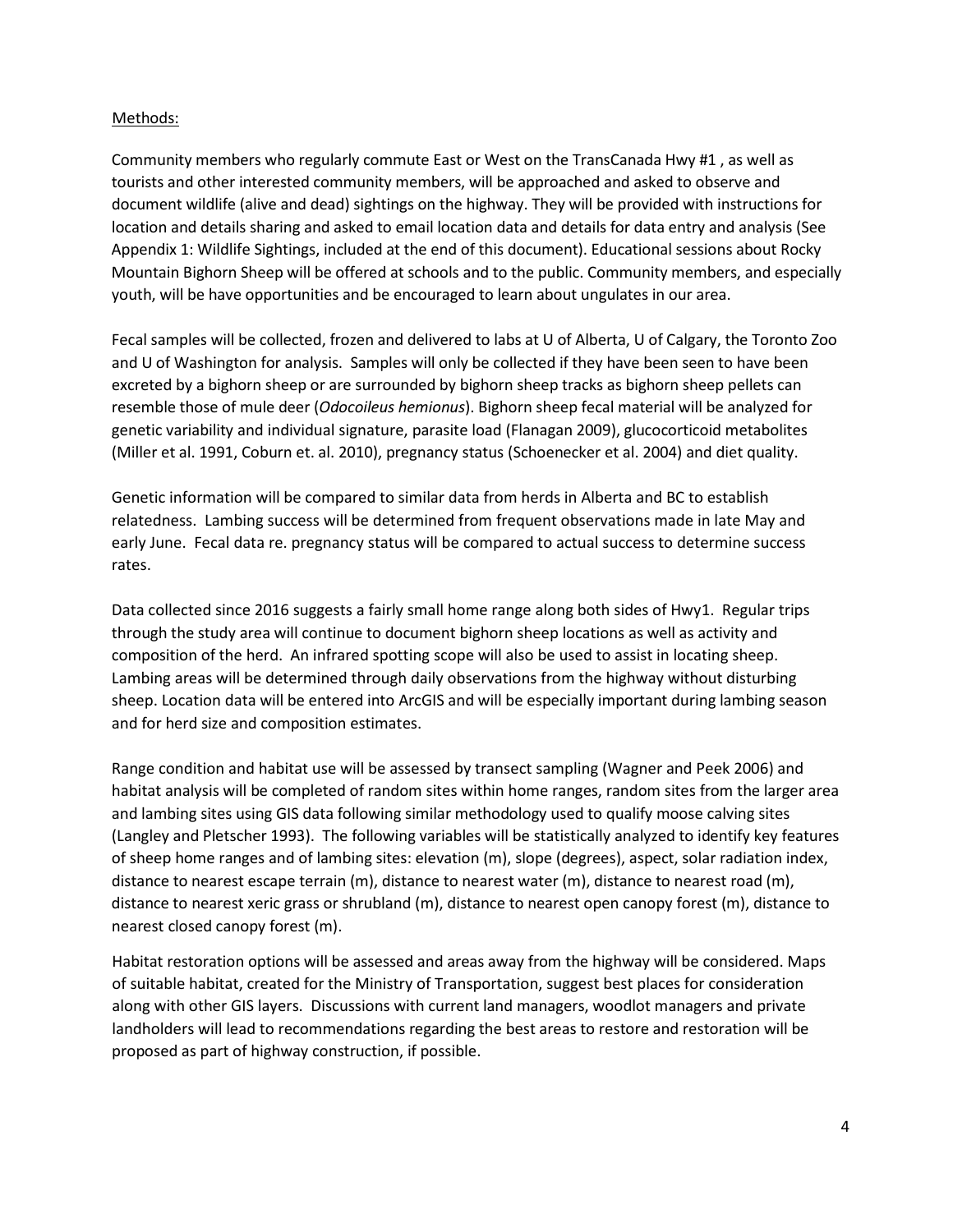## Appendix 1-Wildife Sightings

Wildlife Sightings: Recording and Sharing

This aspect of the Golden Rocky Mountain Bighorn Sheep Project-Phase 1 involves recruiting individuals to record and share wildlife sightings (dead or alive, any species). This activity will engage members of the community and tourists and offer an opportunity for education and inclusion.

Individuals who use the highway frequently would be targeted (Parks Canada employees, school bus drivers, CP rail staff, lawyers travelling to court, etc.) as would tourists and travelers via information at visitor centers and charging locations.

Recruits would be asked to do the following as often as possible:

- 1. Download the free app "maps.me"
- 2. Download the map for the Golden area
- 3. When they see wildlife, keep driving and make a bookmark on the map
- 4. Save the location
- 5. Edit the location bookmark to include the date, time, number of animals seen, species, sex, activity\*
- 6. Save the changes
- 7. Share the location by email
- 8. Enter the email goldenwildlifesightings@gmail.com<sup>\*\*</sup>
- 9. Send

\*Educational material will be made available to help know the species, sex and age as well as general information about wildlife likely to be seen in the area. Codes for data entry would also be provided.

\*\* From here latitude and longitude of the location will be entered into GIS and maps.me for both creation of a large databank and a personal log of the adventure.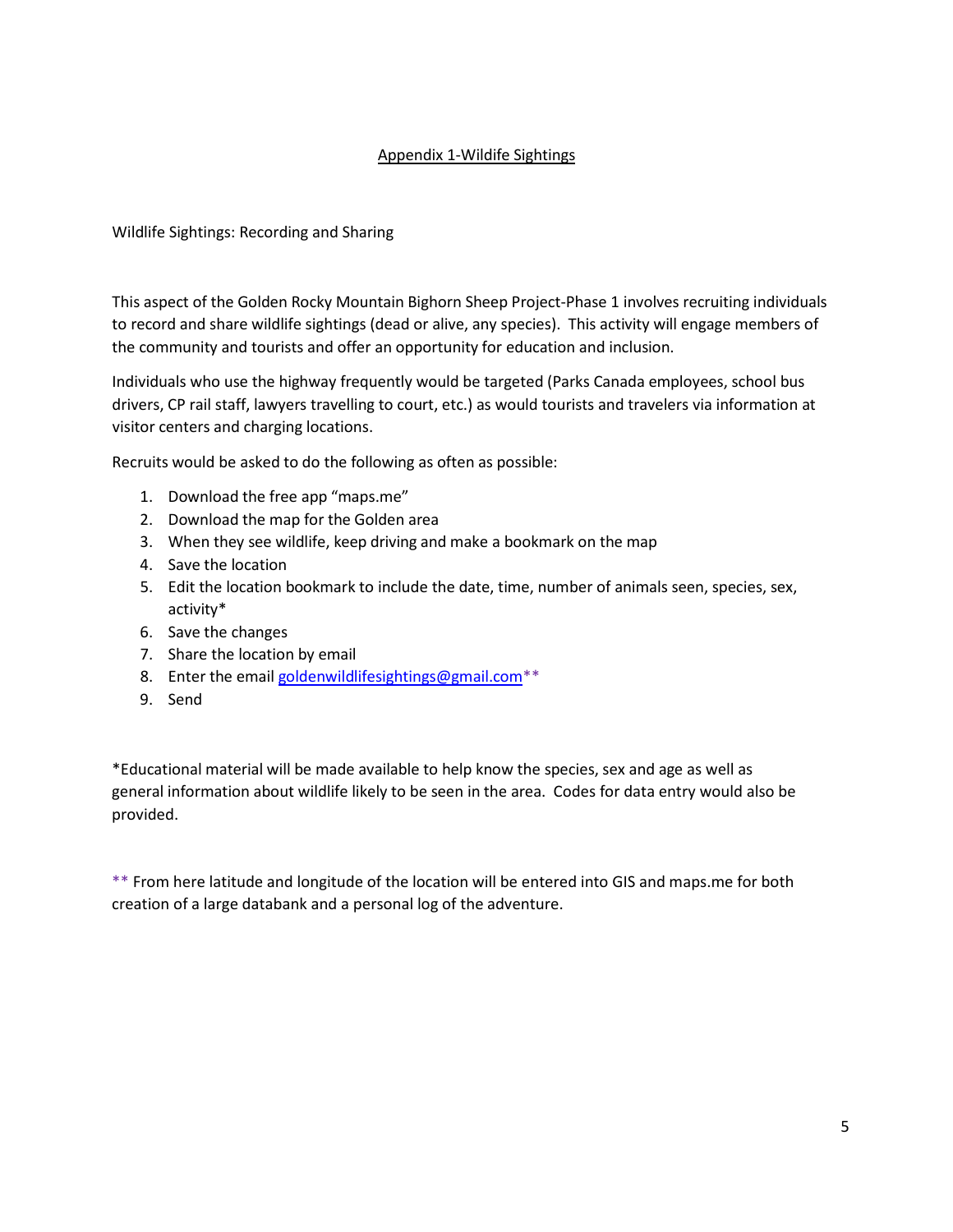#### Literature Cited

- Almberg, E, J. Ramsey, K. Carson and J. Gude. 2018. Bighorn Sheep and Mountain Goat Herd Health Assessments. Montana Fish, Wildlife and Parks. Federal Aid in Wildlife Restoration Grant W-166-SI Annual report. 28 pp.
- Blackwell, B. F., J. Cepek, T. W. Seamans, and B.E. Washburn. 2006. Use of Infrared Technology in Wildlife Surveys. Proc. 22" Vertebr. Pest Conf. (R M. Timm and J. M. O'Brien, Eds.) Univ. of Calif., Davis. Pp. 467-472.
- Braumandl, T. F., and M. P. Curran. 1992. A field guide for site identification and interpretation for the Nelson Forest Region. Ministry of Forests Research Program, Victoria, BC.
- Cahn, M., M. Conner, O. Schmitz, T. Stephenson, J.D. Wehausen, and H. Johnson. 2011. Disease, Population Viability, and Recovery of Endangered Sierra Nevada Bighorn Sheep. The Journal of Wildlife Management. 75. 1753 - 1766. 10.
- Cilulko, J., P. Janiszewski, M. Bogdaszewski, and E. Szczygielska. 2013. Infrared Thermal Imaging in Studies of Wild Animals. European Journal of Wildlife Research. February 2013, Volume 59, Issue 1, pp 17–23
- Coburn, S., M. Salman, J. Rhyan, T. Keefe, M. McCollum, K. Aune, T. Spraker, and L. Miller. 2010. Comparison of Endocrine Response to Stress between Captive-Raised and Wild-Caught Bighorn Sheep. USDA National Wildlife Research Center - Staff Publications. 876.
- DeCesare, N.J. and D. Pletscher. 2006. Movements, Connectivity, and Resource Selection of Rocky Mountain Bighorn Sheep. Journal of Mammalogy, Volume 87, Issue 3, 6 June 2006, Pages 531–538.
- Demarchi, R.A. 2004. Bighorn Sheep: Ovis Canadensis. Accounts and Measures for Managing Identified Wildlife. BC Government Farming, Natural resources and Industry.
- Dibb, A. 2006. Seasonal Habitat Use and Movement Corridor Selection of Rocky Mountain Bighorn Sheep (Ovis canadensis), near Radium Hot Springs, British Columbia. 2002-04 Progress Report. Parks Canada Agency, Lake Louise, Yoho and Kootenay Field Unit. Radium Hot Springs, B.C.
- Dibb, A. and M. Quinn. 2019. Response of Bighorn Sheep to Restoration of Winter Range. Ienn. Symp. North. Wild Sheep and Goat Council. 15:59-68.
- Festa-Bianchet, M. 1986. Site fidelity and seasonal range use by bighorn rams. Canadian Journal of Zoology 64:2126–2132.
- Geist, V. 1971. Mountain sheep, a study in behaviour and evolution. The University of Chicago Press. 383 pp.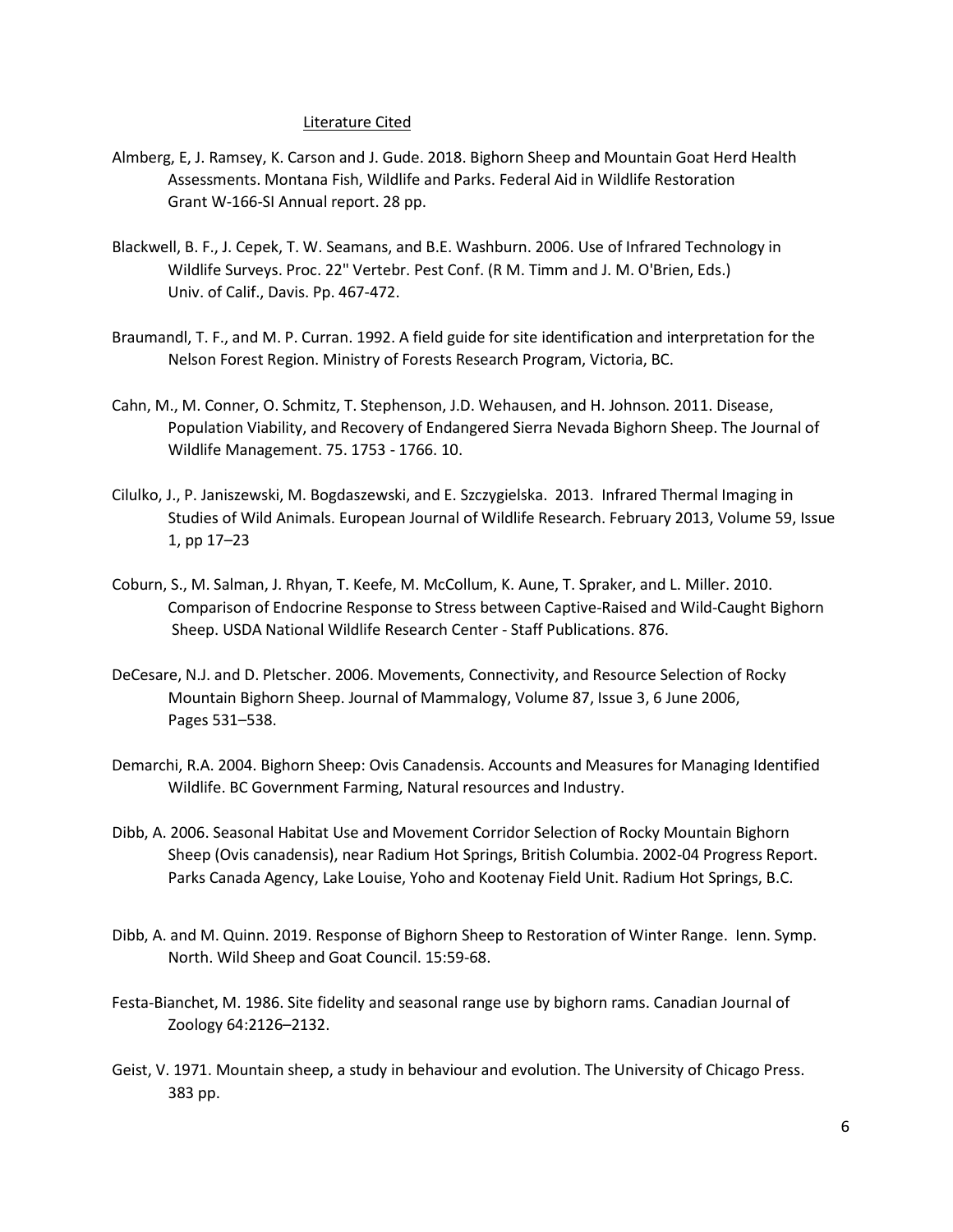- George J. L., R. Kahn, M. W. Miller, & B. Watkins (Eds). 2009. Colorado Bighorn Sheep Management Plan 2009−2019. Special Report No. 81 February 2009. Colorado Division of Wildlife. 88 pp.
- Gregory, Tremaine. 2017. Home Range Estimation. The International Encyclopedia of Primatology. John Wiley & Sons, Inc.
- Huijser, M.P., P. McGowen, A. P. Clevenger, and R. Ament. 2008. Wildlife-Vehicle Collision Reduction Study: Best Practices Manual. Report to Congress. US Department of Transportation. 208 pp.
- Huwer, S. 2015. Population Estimation, Survival Estimation and Range Delineation for the Georgetown Bighorn Sheep Herd: Final Report. COLORADO PARKS AND WILDLIFE. Technical Publication No. 46.
- Keller, B.J. and L. C. Bender. 2007. Bighorn Sheep Response to Road-Related Disturbances in Rocky Mountain National Park, Colorado. Journal of Wildlife Management 71(7).
- Klafki, R. and A. Pezderic. 2005. Feasibility of Kicking Horse Canyon Bighorn Sheep Habitat Enhancement Project. Prepared for Golden District Rod and Gun Club.
- Flanagan, C. 2009. Population Genetics of Bighorn Sheep. Rocky Mountain National Park Continental Divide Research Learning Center. National Park Service. U.S. Department of the Interior.
- Langley, M. A. 2018. Golden Rocky Mountain Bighorn Sheep Observation Project. Icefield Wildlife Research, Golden, B.C. unpublished data.
- Langley, M. A. and D. H. Pletscher. 1994. Calving areas of moose in northwestern Montana and southeastern British Columbia. Alces 30:127–135.
- Miller, M. W., N. T. Hobbs and M. C. Sousa. 1991. Detecting stress responses in Rocky Mountain bighorn sheep (Ovis canadensis canadensis): reliability of cortisol concentrations in urine and feces. Canadian Journal of Zoology, 1991, 69(1): 15-24.
- O'Brien, J., C. O'Brien, C. Mccarthy, and T. Carpenter. 2014. Incorporating Foray Behavior Into Models Estimating Contact Risk Between Bighorn Sheep and Areas Occupied by Domestic Sheep. Wildlife Society Bulletin. 38. 10.
- Poole, K. 2013. Habitat use, seasonal movements, and population dynamics of bighorn sheep in the Elk Valley. Report prepared for BC Ministry of Forests, Lands and Natural Resource Operations and Teck Coal Limited.
- Poole, K., R. Serrouya, I. Teske and K. Podrasky. 2016. Bighorn sheep winter habitat selection and seasonal movements in an area of active coal mining. Canadian Journal of Zoology. 94. 10